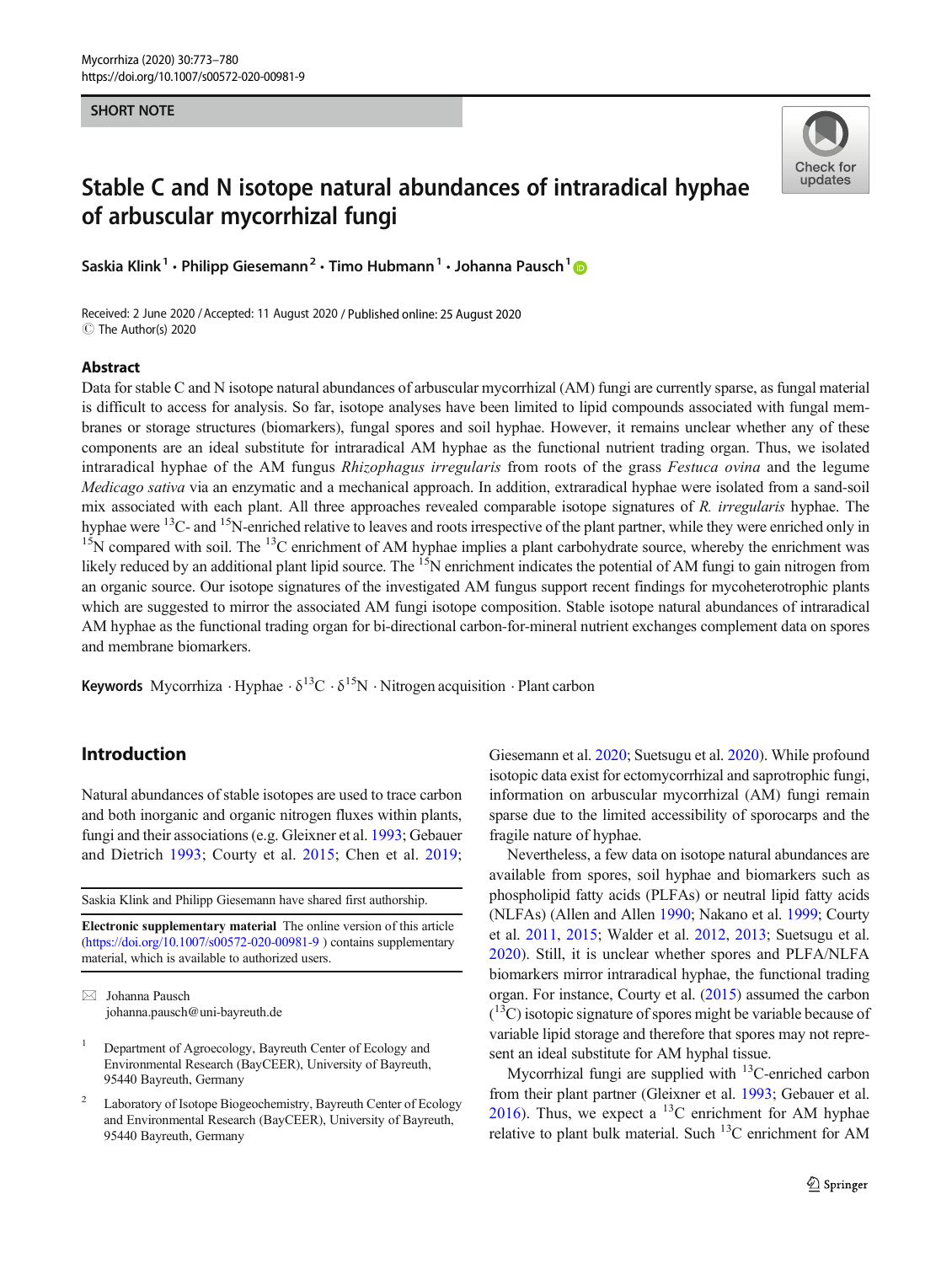hyphae was shown by Walder et al. [\(2012](#page-7-0)), although their work was subject to the methodological challenge of separating soil hyphae from soil contaminants (Hodge and Fitter [2010;](#page-7-0) Walder et al. [2012](#page-7-0)). We report a dual stable  $^{13}$ C and nitrogen  $({}^{15}N)$  isotope natural abundance approach to separate both soil hyphae and intraradical hyphae from soil or plant contaminants.

Knowledge of AM intraradical hyphal  $15N$  isotope natural abundances will enable the deciphering of nitrogen sources for fungal nutrition. Previously,  $15N$  isotopic signatures were used to evaluate organic vs inorganic nitrogen nutrient sources for plants and fungi (Gebauer and Dietrich [1993;](#page-6-0) Schulze et al. [1994;](#page-7-0) Michelsen et al. [1996](#page-7-0), [1998\)](#page-7-0). Arbuscular mycorrhizal fungi may acquire nitrogen from isotopically inconspicuous inorganic ammonium and nitrate, like plant roots (Field and Pressel  $2018$ ), or a mixture of inorganic and <sup>15</sup>N-enriched organic nitrogen nutrients (Gebauer and Dietrich [1993\)](#page-6-0) released by saprotrophic organisms (Leigh et al. [2009](#page-7-0); Hodge and Fitter [2010\)](#page-7-0). AM fungi are commonly considered to have limited saprotrophic capabilities (Nakano et al. [1999;](#page-7-0) Smith and Read [2008;](#page-7-0) Tisserant et al. [2013\)](#page-7-0), although nitrogen acquisition from organic patches by AM fungi has been shown (Hodge et al. [2001;](#page-7-0) Leigh et al. [2009](#page-7-0)). These different nitrogen sources likely influence the <sup>15</sup>N pattern of AM hyphae. Thus, <sup>15</sup>N-signatures will provide further information on the relative importance of inorganic versus organic nitrogen as nutrient sources for AM fungi.

To address these uncertainties, in this study we present for the first time dual stable  ${}^{13}$ C and  ${}^{15}$ N isotope natural abundances of intraradical AM fungal hyphae. Intraradical hyphae were isolated using two distinct methods, a mechanical and an enzymatic approach. The results were then compared with the stable isotope composition of AM soil hyphae collected by sieving. In addition, the fungal signatures were compared with the associated plant partner tissues' signatures to assess relative isotopic enrichments. We hypothesize that intraradical hyphae and soil hyphae are  $^{13}$ Cenriched relative to plant material while the acquisition of <sup>15</sup>Ninconspicuous ammonium and nitrate will result in equal  $15N$ isotope abundances for plant material and fungal hyphae. Furthermore, we hypothesize the dual isotope approach will improve the separation of plant, fungal and soil compounds. The feasibility of the isolation approach and the quantifiability of intraradical hyphae as the functional nutrient trading organ versus existing approaches using spores or PLFAs/NLFAs as specific fungal components are discussed.

## Materials and methods

## Experimental set-up

The grass Festuca ovina L. and the legume Medicago sativa L. were planted separately in split-rhizoboxes (six rhizoboxes per species;  $20 \times 20 \times 3$  cm) with removable front covers (Fig. [1a\)](#page-2-0). The boxes were separated into a plant roots compartment (PC) and a hyphae-only compartment (HC) via a 30 μm mesh (Sefar Nitex PA, 03-30/18, Heiden, Switzerland) and were filled with a sterilized (121 °C, 200 kPa; Systec DE45; Systec GmbH, Linden, Germany) soil-sand-mixture (1:1, v/v; sieved to 2 mm). The soil was taken from a grassland site (upper 10 cm) at the Landwirtschaftlichen Lehranstalten Bayreuth (49° 55′ 42.618″ N, 11° 33′ 2.8656″ E) and is classified as a sandy clay loam with 0.1% nitrogen, 1.0% carbon and a pH of 5.3.

Prior to filling the boxes, the initially steam-sterilized soilsand-substrate was mixed with spores of Rhizophagus irregularis (AMM 6080001, BioFA AG, Münsingen, Germany). Spores were separated from the culture substrate by mixing approx. 1 g substrate with 50 mL sterile water and decanting the supernatant on top of a combination of stacked sieves of 250 μm, 90 μm and 20 μm before spores settled down (adapted from Cranenbrouck et al. ([2005](#page-6-0))). The fractions on the 90 μm and 20 μm sieves were transferred to centrifuge tubes and centrifuged (3 min at 2000g, Centrifuge 5810R, Eppendorf AG, Hamburg, Germany) before spores were collected from the bottom of the tube while the supernatant with substrate remains was discarded. Using a vacuum filtration, spores were surfacesterilized (4% hydrogen peroxide for 10 min) and rinsed with sterile deionized water three times. Spores obtained from 1 g culture substrate (approx. 400 spores) were homogeneously added to 1230 g sand-soil mix filling both compartments of the rhizobox. The rhizobox was covered with aluminium foil. The water holding capacity of the sand-soil mix was maintained at 60% throughout the duration of the growing period (78 days).

Seeds (Jelitto Staudensamen GmbH, Schwarmstedt, Germany) of F. ovina and M. sativa were surface-sterilized (5 min in 6% hydrogen peroxide) and germinated on sterile moist filter paper. Two plants per box, either the grass or the legume, were planted into the PC. Plants were grown in a climate-control chamber (Adaptis A100, Conviron, China) at 26 °C/22 °C day/night with a light period of 14 h and mean photosynthetically active radiation (PAR) flux of 200 μmol photons  $m^{-2}$  s<sup>-1</sup>. After the growth period, the rhizoboxes were destructively harvested. The sand-soil mix from the HC was gently sieved to 2-mm to remove coarser organic particles and stored in a refrigerator (4 °C). Isolation of soil hyphae was done immediately after harvest. The PC was separated into above- and belowground biomass which was washed with deionized water and cleaned with tweezers. Samples of leaves and subsamples of roots and soil (HC) were dried to constant weight (48 h at 60 °C) and ground (ballmill MM200, Retsch GmbH, Haan, Germany) to fine powder for isotope analyses.

## Isolation of intraradical AM hyphae

Intraradical hyphae of R. irregularis (PC) were isolated via an enzymatic approach modified from Saito [\(1995](#page-7-0)) and via a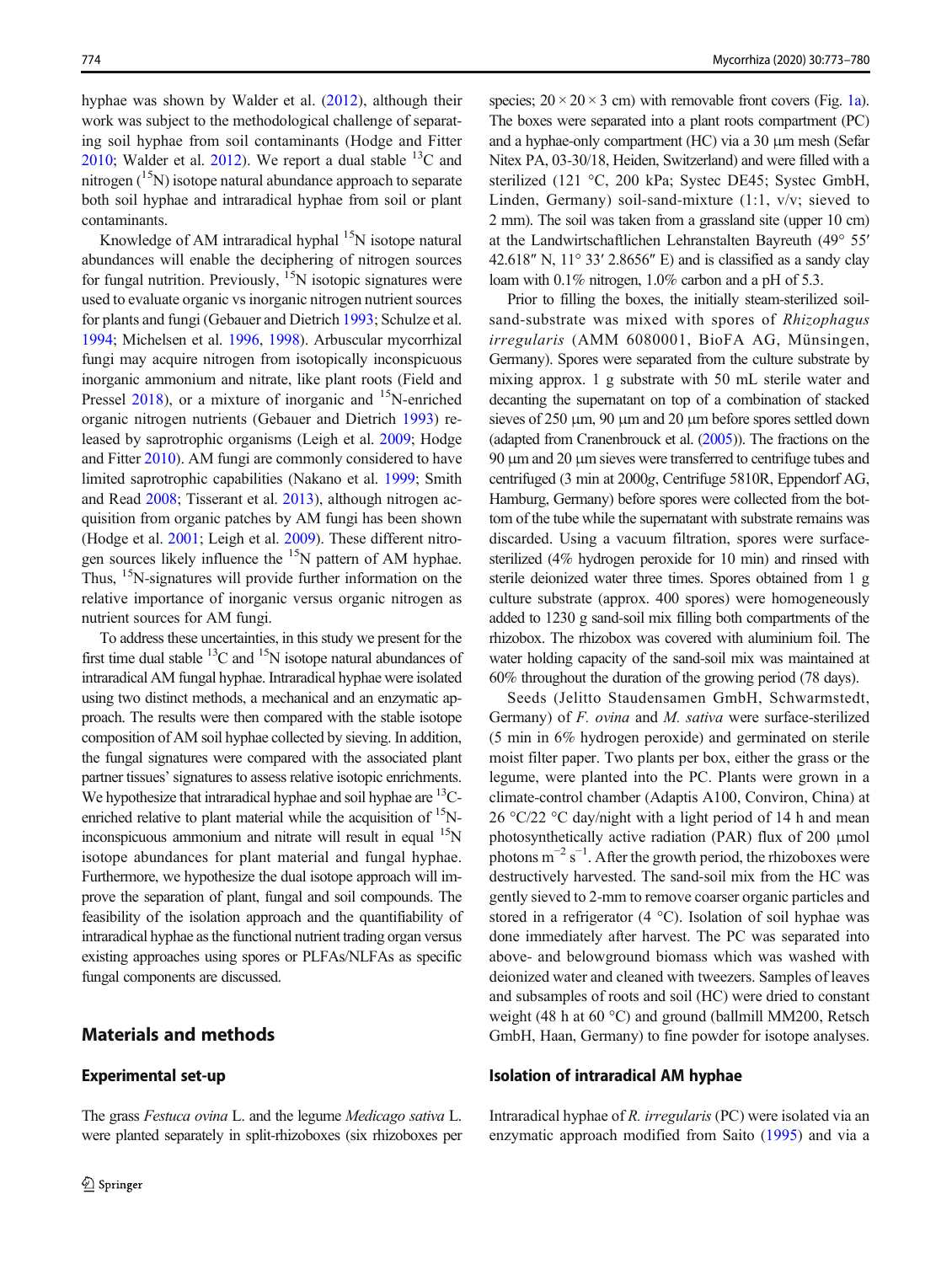<span id="page-2-0"></span>

Fig. 1 Collage of split rhizoboxes and AM hyphae isolation procedure. (a) Side view of Medicago sativa planted in a split rhizobox. The white box illustrates the hyphae-only compartment (HC), the white dashed box the plant root compartment (PC), both separated by a 30 μm pore size mesh (dashed black line). (b) Hyphae of AMF (black arrow) and

arbuscule (dashed arrow) within root cells. (c) Soil hyphae (white arrows) and organic material after suspending in sodium-hexametaphosphate, (d) soil hyphae (white arrows) after cleaning and sieving steps. (e) AMF hyphae (white arrow) from soil, (f) AMF hyphae (black arrow) from root extraction. Scale **b**, **f** 10 μm; c–e 100 μm

novel mechanical approach which aimed to avoid chemicalinduced isotopic fractionation. Microscopic observation (Motic BA210; Fig. 1b–f) of aseptate, hyaline hyphae, seldom accompanied by arbuscules, vesicles and spores between the procedures was always a key step to evaluate the success of hyphal isolation.

According to our alteration from Saito [\(1995\)](#page-7-0), roots cut into 5 mm segments and washed with deionized water were sonicated (35 kHz; Bandelin, Sonorex RK100H, Berlin, Germany) to remove soil residues and external hyphae. Constituents of the enzyme solution were 20 g  $L^{-1}$  Cellulase 'Onozuka' RS (SERVA Electrophoresis GmbH, Heidelberg, Germany), 1 g  $L^{-1}$  Pectolyase 'Y23' (Sigma-Aldrich, Darmstadt, Germany) in 0.01 M MES-KOH pH 5.5 buffer (Carl Roth, Karlsruhe, Germany). The penetration rate of the enzyme solution was increased by sonication (10 min at 20 °C) instead of using an aspirator. If not mentioned otherwise, all steps were performed at 4 °C. For the mechanical isolation, 5 mm root segments were washed with deionized water; root cell layers opened with scalpels by slicing sagittally while holding with tweezers, followed by sonication (30 min at 20 °C) in deionized water to release hyphae from the sliced roots into the water column. To compare intraradical and extraradical AM hyphae, soil hyphae (HC) were isolated according to Brundrett et al. [\(1994\)](#page-6-0), using the whole sample (5 g soil) instead of an aliquot to increase the recovery of hyphae in a suitable amount for isotopic measurement.

Cleaning steps were identical for all samples of intraradical and soil hyphae. A combination of stacked 500 μm, 250 μm, 90 μm, 63 μm, and 20 μm sieves (Retsch test sieve, stainless steel, DIN/ISO 3310-1, Germany) separated hyphae from coarse roots, plant residues and soil particles, whereby sodium-hexametaphosphate and enzyme solution remains were washed out. To ensure a high recovery of hyphae, the sieve surface was gently sprayed and rinsed with deionized water several times. Here, most hyphae were recovered from the 20 μm sieve. It is to be noted that when isolating hyphae of different morphologies, e.g. coils or pelotons, these large structures may necessitate a greater mesh size. Cleaned hyphae (Fig. 1d) were washed from the sieve into Eppendorf tubes and centrifuged (5 s at 1306×g, Eppendorf Centrifuge 5415 C, Eppendorf AG, Hamburg, Germany). Microscopic observation showed that both the supernatant and the pellet contained hyphae. Because the supernatant comprised clean hyphae, while the pellet was a mixture of hyphae and organic residue, hyphae were collected from the supernatant. This collection of hyphae had to be done quickly to recover hyphae before they settled to the bottom of the tube with the soil residues. The pellet was resuspended, and the centrifugation step repeated 4–5 times until no appreciable number of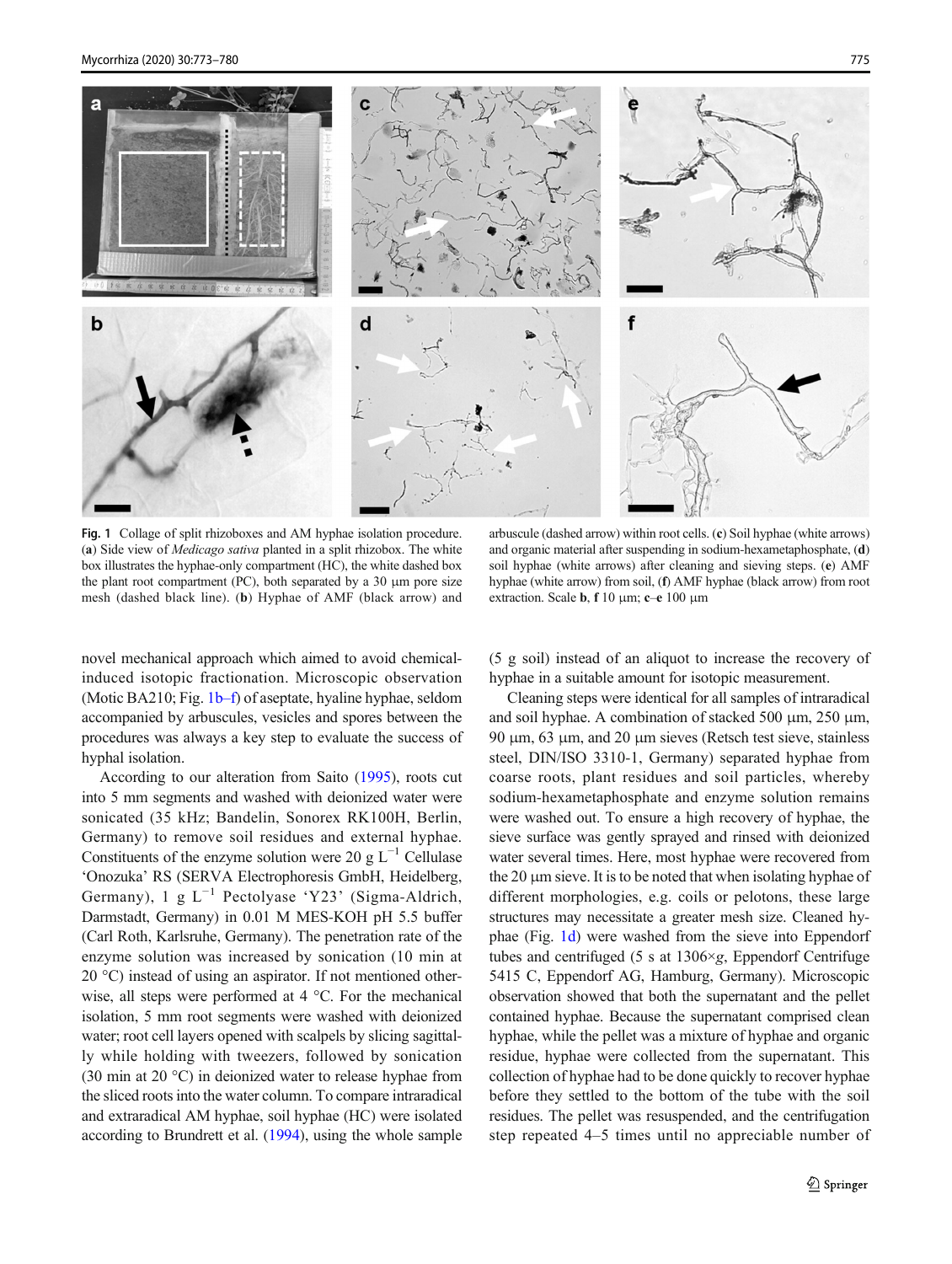hyphae were microscopically observable either in the supernatant or in the pellet. A hyphal pellet then was produced by centrifugation (20 min at  $3220 \times g$ , Centrifuge 5810R, Eppendorf AG, Hamburg, Germany) and dried at 60 °C for 72 h. Storage was in desiccators with silica gel until stable isotope analysis.

As an additional test for chemical-induced isotopic fractionation on fungal tissue with a greater sample mass than AMF hyphae, sporocarps of Agaricus bisporus (J. E. LANGE) IMBACH treated with either the enzyme or sodium-hexametaphosphate solution were compared with non-treated controls.

### Stable isotope analysis

Hyphal material (soil hyphae  $n = 8$ , intraradical hyphae: mechanic  $n = 8$ , enzymatic  $n = 4$ ;  $n = 20$  per plant species) was suspended in 200 μL deionized water, transferred into tin capsules ( $4 \times 6$  mm) and dried for 24 h at 60 °C. This procedure was repeated until the complete hyphal suspension was dried into the tin capsules. Due to the low weight of hyphae, the 'N blank effect', occurring when the  $O_2$  pulse is supplied in the elemental analyser isotope ratio mass spectrometer (EA-IRMS), can lead to increasingly inaccurate  $15N$  values, while  $13^1$ C is not affected (Crotty et al. [2013](#page-6-0)). Therefore, a subset of eight hyphal samples (soil hyphae  $n = 4$ ; intraradical hyphae: mechanic  $n = 4$ ;  $n = 2$  per species) was analysed with a Micro Elemental Analyser Isotope Ratio Mass Spectrometer (μEA-IRMS), specialized for samples with a low weight and sample size. The results of these measurements show the combination of  $\delta^{15}N$  and  $\delta^{13}C$  values of AMF hyphae and corroborate the  $13C$  data of soil hyphae and intraradical hyphae (both mechanic and enzymatic isolation) gained from the EA-IRMS measurement. Hyphal samples with unreliable signal intensity for  $\delta^{15}$ N were omitted for this study, resulting in a total of twelve hyphal samples for <sup>15</sup>N ( $n = 3$  for soil hyphae,  $n = 3$  for mechanically isolated intraradical hyphae per plant species).

Plant leaves ( $n = 12$  per plant species), roots ( $n = 6$  per plant species), soil (HC,  $n = 6$  per plant species), fruiting bodies of Agaricus bisporus ( $n = 24$ ) and hyphae were analysed for stable isotope natural abundance of  $\delta^{13}C$ ,  $\delta^{15}N$  and C- and N- concentrations at the BayCEER Laboratory of Isotope-Biogeochemistry (EA-IRMS; University of Bayreuth, Germany) and the Centre for Stable Isotope Research and Analysis (μEA-IRMS; Georg-August-University, Göttingen, Germany). The isotope abundances are expressed as δ-notation relative to Vienna-PDBelemite (<sup>13</sup>C standard) or air (<sup>15</sup>N standard):  $\delta$ <sup>13</sup>C or  $\delta^{15}N = (R_{sample}/R_{standard} - 1) \times 1000$  (‰), whereby R is the ratio of the heavy to the respective light isotope.

Software RStudio 1.2.5019 (RStudio Team [2019\)](#page-7-0) was used for statistical analysis, and graphics were created with RStudio

## **Statistics**

or SigmaPlot 11.0 (Systat Software, San Jose, USA). Shaprio-Wilk's test for all data supported a non-parametric test procedure. One-tailed Kruskal-Wallis  $(H)$  tests followed by pairwise Wilcoxon post hoc test procedures (Z) were applied for differences across hyphal, plant and soil samples as well as across the hyphae isolation methods. P values were adjusted with a Holm-Bonferroni correction. Mann-Whitney U tests were applied to evaluate chemical-induced differences between treated samples and controls. The level of significance was  $\alpha = 0.05$ .

## Results and discussion

## Isotopic patterns of AM hyphae relative to associated plants and soil

Our data show for the first time, to our knowledge, stable  $\delta^{13}$ C and  $\delta^{15}$ N isotope natural abundances of intraradical AM hyphae (Fig. [2a](#page-4-0)). The isolated AM fungal material was c. 6.5‰ enriched relative to leaves and c. 4.6‰ relative to roots in  $^{13}$ C and c. 4.2‰ enriched relative to leaves and c. 4.9‰ relative to roots in  $15N$  (Fig. [2a\)](#page-4-0). The  $13C$  signatures of soil and AM fungal material were clustered together yet showed distinct  $15$ N enrichment with 2.4‰ higher  $15$ N enrichment of the AM hyphae compared with the soil. No significant differences in hyphal  $\delta^{13}$ C were discovered among the three isolation approaches either for hyphae from the grass  $(H = 2.479, df =$ 2,  $P = 0.29$ ) or from the legume ( $H = 0.106$ , df = 2,  $P = 0.95$ ; Fig. [2b](#page-4-0)). The same holds true for  $\delta^{15}N$  comparing the two groups of soil hyphae isolated by sieving and the mechanically isolated intraradical hyphae (grass  $U(3,3) = 5$ ,  $P = 1.000$ , legume  $U(3,3) = 2$ ,  $P = 0.383$ ; Fig. [2a\)](#page-4-0). No influence of involved extracting agents was detected (Table S2). Hyphae samples were significantly enriched in  $\delta^{13}$ C and  $\delta^{15}$ N relative to leaves, roots and soil of *Festuca* ( $\delta^{13}$ C: *H* = 24.296, df = 3,  $P < 0.001$ ;  $\delta^{15}$ N:  $H = 25.211$ , df = 3,  $P < 0.001$ ) and of Medicago ( $\delta^{13}$ C: H = 22.734, df = 3, P < 0.001;  $\delta^{15}$ N: H = 25.203, df = 3,  $P < 0.001$ ) (Fig. [2a;](#page-4-0) pairwise comparisons Table S1). The dual isotope approach supports an isotopic separation of hyphae from soil in  $15N$  and hyphae from plant in  ${}^{13}C$  and  ${}^{15}N$ .

Higher transpiration rates and lower water use efficiency in the  $C_3$  monocot grass relative to the dicotyledon legume (Rawson et al. [1977](#page-7-0); Adams et al. [2016](#page-6-0)) likely resulted in significantly  $\delta^{13}$ C enriched legume leaves relative to grass leaves  $(U(12,12) = 135, P < 0.001)$ , while more depleted legume leaf  $\delta^{15}N$  values  $(U(12,12) = 32, P = 0.020)$  relative to the grass may indicate a contribution of the N-fixing bacteria within the 78-day growth period, although the soil was sterilized at the beginning. Mycorrhizal fungi transfer mineral nutrients via their hyphae to their plant partners in exchange for carbohydrates originating from photosynthesis (Wipf et al.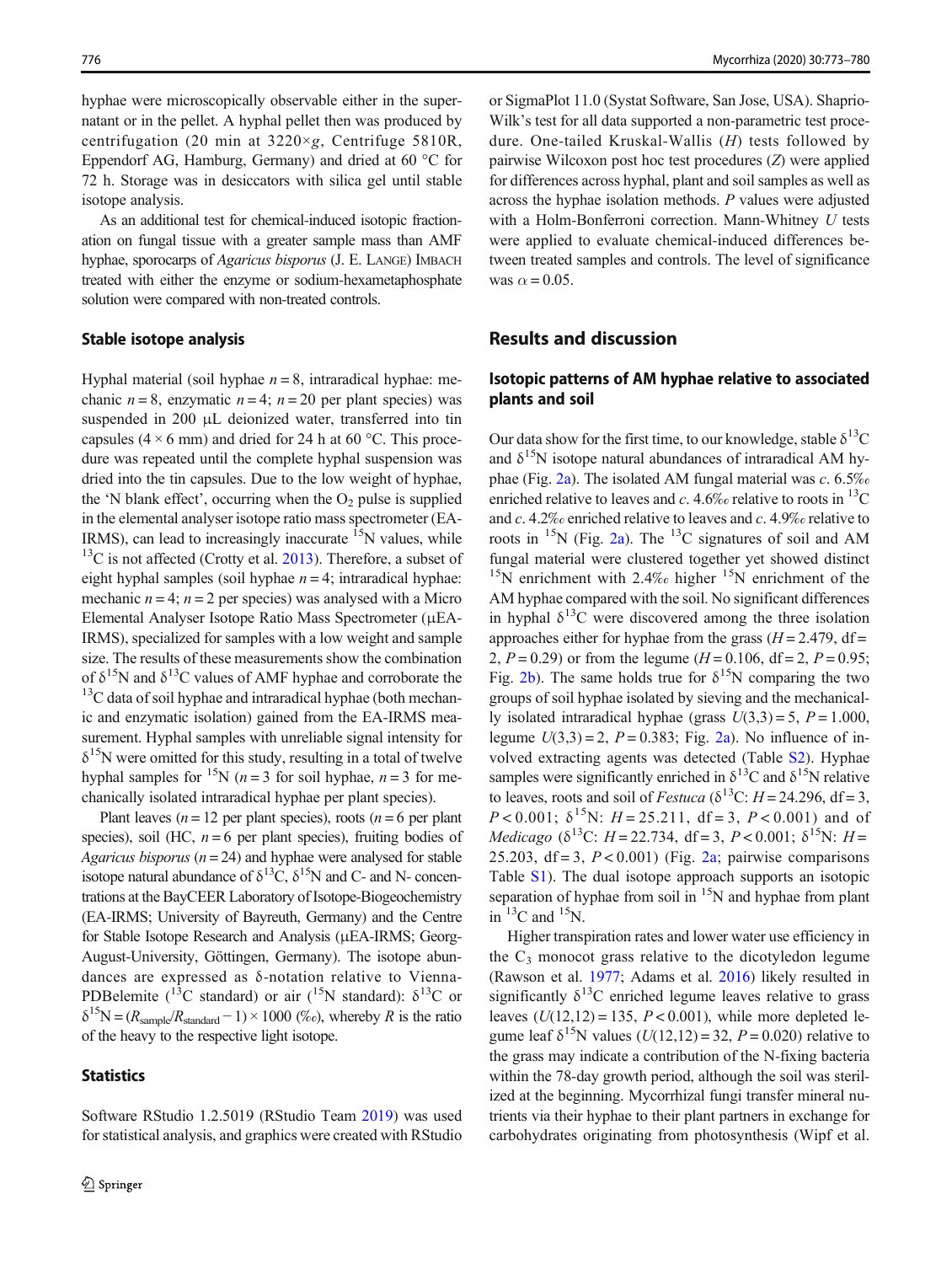<span id="page-4-0"></span>Fig. 2 a Scatter plot of  $\delta^{13}$ C and  $\delta^{15}$ N stable isotope natural abundances of leaves (circles), roots (downwards triangles), soil (squares), soil hyphae (diamonds) and mechanically isolated intraradical hyphae (upwards triangles) from the grass Festuca ovina (white symbols) and the legume Medicago sativa (black symbols) microcosms. FL Festuca leaves, ML Medicago leaves, FR Festuca roots, MR Medicago roots, FS Festuca soil, MS Medicago soil, FSH Festuca soil hyphae, FMH Festuca mechanically isolated hyphae, MSH Medicago soil hyphae, MMH Medicago mechanically isolated hyphae. Error bars indicate standard deviation (SD). b Whisker boxplot of  $\delta^{13}$ C values of AM fungal hyphae from the grass (left) and the legume (right), respectively, shown for the different isolation methods (soil hyphae; intraradical hyphae: mechanic vs enzymatic). FS Festuca soil hyphae, MS Medicago soil hyphae, FM Festuca mechanically isolated hyphae, MM Medicago mechanically isolated hyphae, FE Festuca enzymatically isolated hyphae, ME Medicago enzymatically isolated hyphae. The black line in the centre of the box indicates the median, box margins represent the 25th and 75th percentiles. The length of the box is the inter quartile range (IQR), whiskers indicate the minimum (25th percentile  $-1.5 \times IQR$ ) and the maximum (75th percentile +  $1.5 \times$  IOR). Outliers are shown as circles



[2019\)](#page-7-0). The 13C enrichment of AM hyphae potentially results from the gain of 13C-enriched carbohydrates from the plant (cf. Gleixner et al. [1993\)](#page-6-0). Additionally, AM fungi lack the ability of lipid synthesis. Thus, lipids originated from the plant partner (Luginbuehl et al. [2017](#page-7-0); Jiang et al. [2017](#page-7-0); Keymer et al. [2017;](#page-7-0) Rich et al. [2017](#page-7-0)) likely represent a supplemental carbon source. Lipids were shown to be  $^{13}$ C-depleted relative to bulk tissue by Gleixner et al.  $(1993)$ . We here detected <sup>13</sup>C enrichment of AM soil hyphae and intraradical hyphae of about 6‰ relative to the plant which is consistent with findings on AM soil hyphae by Walder et al. [\(2012\)](#page-7-0), but also is less pronounced than the relative  $^{13}$ C enrichment of

ectomycorrhizal fruiting bodies relative to their associated plants of about 6–10‰ (cf. Trudell et al. [2004;](#page-7-0) Gebauer et al. [2016;](#page-6-0) Schiebold et al. [2017](#page-7-0); Chen et al. [2019\)](#page-6-0). While ectomycorrhizal fungi mostly rely on plant-derived carbohydrates, the  $^{13}$ C enrichment of AM fungi appears to be counterbalanced by a mixture of two carbon sources, plantoriginated carbohydrates and lipids. Walder et al. ([2012](#page-7-0)) claimed contamination by soil particles could not be excluded while the  $^{13}$ C and  $^{15}$ N dual isotope approach utilized here supports an isotopic separation of hyphae relative to soil.

Arbuscular mycorrhizal fungi are assumed to possess limited saprotrophic capability (Nakano et al. [1999](#page-7-0); Smith and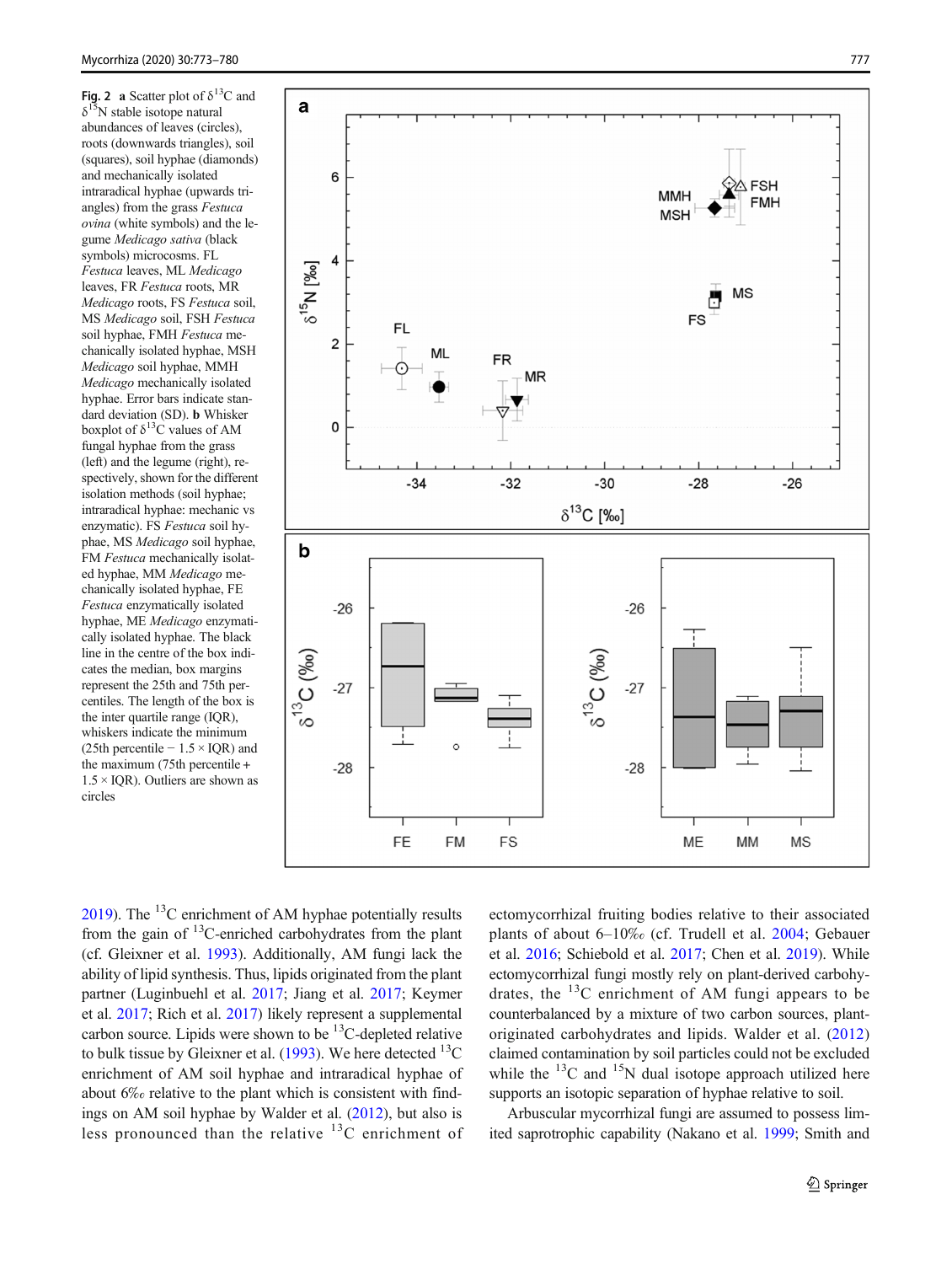Read [2008;](#page-7-0) Tisserant et al. [2013\)](#page-7-0) which should ultimately result in the utilization of similar inorganic nitrogen sources as the plant partner. Therefore, an insignificant difference in  $15N$  natural abundance between plant and AM hyphae was expected. To the contrary, our data show an  $15N$  enrichment for the AM hyphae relative to plant leaf material by  $c$ . 4.2‰. Perhaps, the AM fungi also might utilize low molecular weight organic nitrogen sources that possibly were released from bacterial biomass by the steam-sterilizing process. A labile organic nitrogen source might explain the  $\mathrm{^{15}N}$  enrichment, despite translocation of ammonium and nitrate to the plants. This is concurrent with earlier analysis by Gebauer and Dietrich ([1993](#page-6-0)) on ectomycorrhizas. Nonetheless, a part of the  $15$ N enrichment is likely still a result of trophic enrichment (DeNiro and Epstein [1981,](#page-6-0) Peterson and Fry [1987\)](#page-7-0). The gain of nitrogen from organic material (cf. Hodge et al. [2001;](#page-7-0) Leigh et al. [2009](#page-7-0)) might be dependent on AMF species and strain.

Furthermore, our findings of  ${}^{13}C$  and  ${}^{15}N$  enrichment support studies of mycoheterotrophic plants and their AM fungi, which so far may have been compromised by surrogates for AM fungal isotopic signatures. Mycoheterotrophic plants (MHP) partially or completely cover their carbon demand from a fungal source (Hynson et al. [2013;](#page-7-0) Merckx [2013](#page-7-0)). The MHP leaves' <sup>15</sup>N patterns were found to be determined by the MHP's root fungi (Schiebold et al. [2017](#page-7-0)). Hitherto,  $^{13}$ C and frequently  $15N$  enrichments of MHP with AM fungi were associated with fungal identity, different fungal communities and different geographic origin (Merckx et al. [2010](#page-7-0); Courty et al. [2011;](#page-6-0) Giesemann et al. [2020](#page-6-0); Gomes et al. [2020](#page-7-0)). The previous lack of proof of  $^{13}$ C and  $^{15}$ N enrichment of the AM fungus itself was a major point of limitation, which can now be addressed with the methods described here.

### Practicability of AM hyphal isotopic patterns

Several studies have shown successful accessing of AM fungal spores and specific fungal compounds, such as PLFA/ NLFA  $16:1\omega$ 5, for stable isotope analyses (Allen and Allen [1990;](#page-6-0) Nakano et al. [1999;](#page-7-0) Courty et al. [2011;](#page-6-0) Walder et al. [2012,](#page-7-0) [2013;](#page-7-0) Courty et al. [2015;](#page-6-0) Suetsugu et al. [2020](#page-7-0)). Nevertheless, spores and PLFAs/NLFAs biomarkers often show different isotopic signatures than hyphae. Spores' range from a 1.5 to  $5.2\%$  <sup>13</sup>C depletion relative to the root (Allen and Allen [1990;](#page-6-0) Nakano et al. [1999](#page-7-0); Walder et al. [2012](#page-7-0)) and 1.2 to  $4.9\%$ <sup>13</sup>C enrichment relative to the plant (Courty et al. [2011;](#page-6-0) Suetsugu et al.  $2020$ ). PLFA C16:1 $\omega$ 5 was approx. 2.4‰ more 13C-depleted than roots (Walder et al. [2013](#page-7-0); Ven et al. [2020\)](#page-7-0) and NLFA C16:1 $\omega$ 5 was approx. 3.7% more <sup>13</sup>Cdepleted than roots (Ven et al. [2020](#page-7-0)). In contrast, AM hyphae have previously been shown to be continuously  $^{13}$ C-enriched by around 5‰ (Walder et al. [2012](#page-7-0), and this study) relative to plant leaves, a pattern also found for other mycorrhizas (ECM) (e.g. Gebauer et al. [2016](#page-6-0); Chen et al. [2019](#page-6-0)). Thus, when

isotopic data on hyphae as the active nutrient pathway are required in future research, the approach presented here could be considered.

Isolation of coenocytic AM hyphae bears the risk of loss of cytoplasm and the inclusion of bacterial biofilms. In our study, the aim was to minimize the risk of isotopic fractionation induced by chemicals, wherefore the vitality of hyphae was neglected. Applying the approach presented in Saito ([1995](#page-7-0)) allows for the gain of living hyphae (due to the presence of several buffers and solutions) with minimized loss of cytoplasm. Eventually, the trade-off between intact, living hyphae or the minimization of chemicalinduced isotopic fractionation needs to be evaluated. An impact of bacterial biofilms adhering to hyphal surfaces cannot be excluded completely. Nevertheless, this impact should be present, despite varying bacterial diversity, for soil hyphae and plant roots (Marilley et al. [1998](#page-7-0); Roesch et al. [2008](#page-7-0)), plus potentially for AM fungal spores. In addition, an influence of bacteria might also occur in PLFA analyses, as the frequently applied AM fungi– specific PLFA  $C16:1\omega5$  was also found in some Gramnegative bacteria and can be affected by degrading spores (Nichols et al. [1986;](#page-7-0) Joergensen and Wichern [2008;](#page-7-0) Ngosong et al. [2012](#page-7-0); Paterson et al. [2016\)](#page-7-0). NLFA  $16:1\omega$ 5 are considered more specific to AM fungi than PLFA  $16:1\omega5$  as they accumulate as a carbon storage compound in biomass (Olsson et al. [2005](#page-7-0)) and the ratio between NLFA and PLFA  $16:1\omega$ 5 is higher in AM fungi than in bacteria (Olsson [1999](#page-7-0)). However, background NLFA  $16:1\omega$ 5 concentrations of spores and free neutral lipids from non-living biomass with a long residence time also were described for these biomarkers (Paterson et al. [2016\)](#page-7-0). Lately, the absence of a completely AM fungi– specific fatty acid and differences in the fatty acid composition between AM fungal species and genera need to be considered (Olsson [1999](#page-7-0)). While both AM hyphae and biomarkers can be affected by bacteria, PLFA/NLFA biomarkers for  $^{13}$ C AM isotopic data may be supplemented by 15N isotope natural abundance signatures of the AM hyphae.

When aiming to transfer the approaches presented here for isolation of AM fungal hyphae to field trials, the question of separation from other fungal groups occurs. For soil hyphae, AMF could be separated from other fungal groups under the dissecting microscope via the presence or absence of septa (Smith and Read [2008\)](#page-7-0). Choosing the isolation of intraradical hyphae from roots potentially reduces the diversity of other fungal groups than AM fungi relative to soil (Gao et al. [2019;](#page-6-0) Mahmoudi et al. [2019\)](#page-7-0) due to plants' selection mechanisms, while potentially increasing the AM fungal diversity (Mahmoudi et al. [2019\)](#page-7-0). To increase chances of high AM fungal colonization, multiple fine-root fragments instead of single long roots should be sampled (cf. Mahmoudi et al. [2019](#page-7-0)).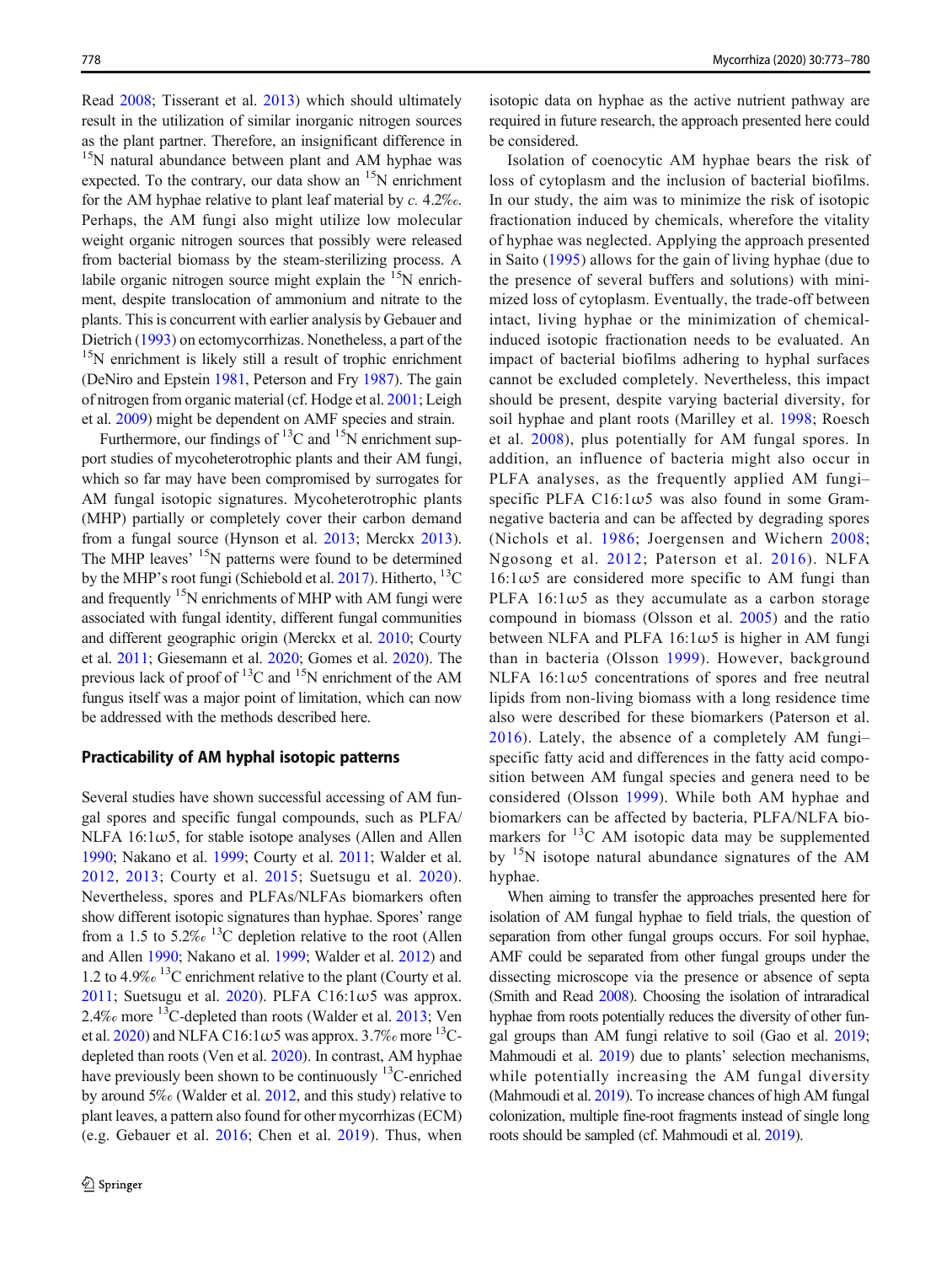#### <span id="page-6-0"></span>**Outlook**

The constancy of stable isotope  ${}^{13}$ C and  ${}^{15}$ N patterns needs to be analysed on a broader scale and along different genera, species and strains of AM fungi. Assuming the existence of relatively defined isotopic variability within AM fungi, the comparison of dual or multi-isotope patterns of different fungal groups may represent a possibility to estimate the contribution of fungal groups to nutrient trading within mycorrhizal networks, especially in field trials. Picking-up the  $C_3$ - $C_4$ -Common Mycorrhizal Network approach conducted by Walder et al. [\(2012](#page-7-0)), ([2013\)](#page-7-0) and Courty et al. (2015), the analysis of intraradical hyphal isotopic patterns complementary to soil hyphae, spores or biomarkers might reveal an interesting perspective. Finally, the possibility of intraradical hyphae extraction might further support research on AM mycoheterotrophic plants and shed light on the insufficiently known function of difficult to access ascomycotan dark septate endophytes or basidiomycotan Rhizoctonia-like fungi.

Acknowledgements We thank the Laboratory of Isotope Biogeochemistry at the University of Bayreuth and the Centre for Stable Isotope Research and Analysis at the Georg August University Göttingen for stable isotope analyses. We thank Gerhard Gebauer for input on the results and Adrienne Keller for native speaker language improvement and commenting. Special thanks to the Editor David P. Janos and an anonymous reviewer for their helpful comments, which greatly improved this work.

Authors' contribution Saskia Klink, Philipp Giesemann and Johanna Pausch conceived the experimental design. Experimental set-up was conducted and data analysis was performed by Saskia Klink, Philipp Giesemann and Timo Hubmann. Saskia Klink wrote the first draft of the manuscript. Comments and approval on all previous versions and the final version of the manuscript were given by all authors.

Funding information Open Access funding provided by Projekt DEAL. This work was funded by the German Research Foundation (DFG project No.: PA2377/2-1).

Availability of data and material The single  $\delta^{13}C$ ,  $\delta^{15}N$ , N-content and C:N ratio values can be obtained from the supplemental material (Table S3).

#### Compliance with ethical standards

**Conflict of interest** The authors declare that they have no conflict of interest.

#### Code availability Not applicable.

Open Access This article is licensed under a Creative Commons Attribution 4.0 International License, which permits use, sharing, adaptation, distribution and reproduction in any medium or format, as long as you give appropriate credit to the original author(s) and the source, provide a link to the Creative Commons licence, and indicate if changes were made. The images or other third party material in this article are included in the article's Creative Commons licence, unless indicated otherwise in a credit line to the material. If material is not included in the

article's Creative Commons licence and your intended use is not permitted by statutory regulation or exceeds the permitted use, you will need to obtain permission directly from the copyright holder. To view a copy of this licence, visit [http://creativecommons.org/licenses/by/4.0/.](https://doi.org/)

## References

- Adams MA, Turnbull TL, Sprent JI, Buchmann N (2016) Legumes are different: leaf nitrogen, photosynthesis, and water use efficiency. Proc Natl Acad Sci U S A 113:4098–4103
- Allen EB, Allen MF (1990) The mediation of competition by mycorrhizae in successional and patchy environments. In: Grace JB (ed) Perspectives on plant competition. Acad. Press, San Diego, pp 367–389
- Brundrett M, Addy H, McGonigle T (1994) Extraction and staining of hyphae from soil. In: Brundrett M, Melville L, Peterson L (eds) . Mycologue Publications, Guelph, pp 24–34
- Chen J, Heikkinen J, Hobbie EA, Rinne-Garmston KT, Penttilä R, Mäkipää R (2019) Strategies of carbon and nitrogen acquisition by saprotrophic and ectomycorrhizal fungi in Finnish boreal Picea abies-dominated forests. Fungal Biol 123:456–464
- Courty P-E, Doubková P, Calabrese S, Niemann H, Lehmann MF, Vosátka M, Selosse M-A (2015) Species-dependent partitioning of C and N stable isotopes between arbuscular mycorrhizal fungi and their  $C_3$  and  $C_4$  hosts. Soil Biol Biochem 82:52–61
- Courty P-E, Walder F, Boller T, Ineichen K, Wiemken A, Rousteau A, Selosse M-A (2011) Carbon and nitrogen metabolism in mycorrhizal networks and mycoheterotrophic plants of tropical forests: a stable isotope analysis. Plant Physiol 156:952–961
- Cranenbrouck S, Voets L, Bivort C, Renard L, Strullu D-G, Declerck S (2005) Methodologies for in vitro cultivation of arbuscular mycorrhizal fungi with root organs. In: Declerck S, Fortin JA, Strullu D-G (eds) In vitro culture of Mycorrhizas. Springer-Verlag Berlin Heidelberg, Berlin, pp 341–375
- Crotty FV, Stocki M, Knight JD, Adl SM (2013) Improving accuracy and sensitivity of isotope ratio mass spectrometry for  $\delta^{13}$ C and  $\delta^{15}$ N values in very low mass samples for ecological studies. Soil Biol Biochem 65:75–77
- DeNiro MJ, Epstein S (1981) Influence of diet on the distribution of nitrogen isotopes in animals. Geochim et Cosmochim Acta 45(3): 341–351
- Field KJ, Pressel S (2018) Unity in diversity: structural and functional insights into the ancient partnerships between plants and fungi. New Phytol 220:996–1011
- Gao C, Montoya L, Xu L, Madera M, Hollingsworth J, Purdom E, Hutmacher RB, Dahlberg JA, Coleman-Derr D, Lemaux PG, Taylor JW (2019) Strong succession in arbuscular mycorrhizal fungal communities. ISME J 13:214–226
- Gebauer G, Dietrich P (1993) Nitrogen isotope ratios in different compartments of a mixed stand of spruce, larch and beech trees and of understorey vegetation including fungi. Isot Environ Healt S 29:35–44
- Gebauer G, Preiss K, Gebauer AC (2016) Partial mycoheterotrophy is more widespread among orchids than previously assumed. New Phytol 211:11–15
- Giesemann P, Rasmussen HN, Liebel HT, Gebauer G (2020) Discreet heterotrophs: green plants that receive fungal carbon through Paristype arbuscular mycorrhiza. New Phytol 226:960–966
- Gleixner G, Danier HJ, Werner RA, Schmidt HL (1993) Correlations between the  $^{13}$ C content of primary and secondary plant products in different cell compartments and that in decomposing Basidiomycetes. Plant Physiol 102:1287–1290